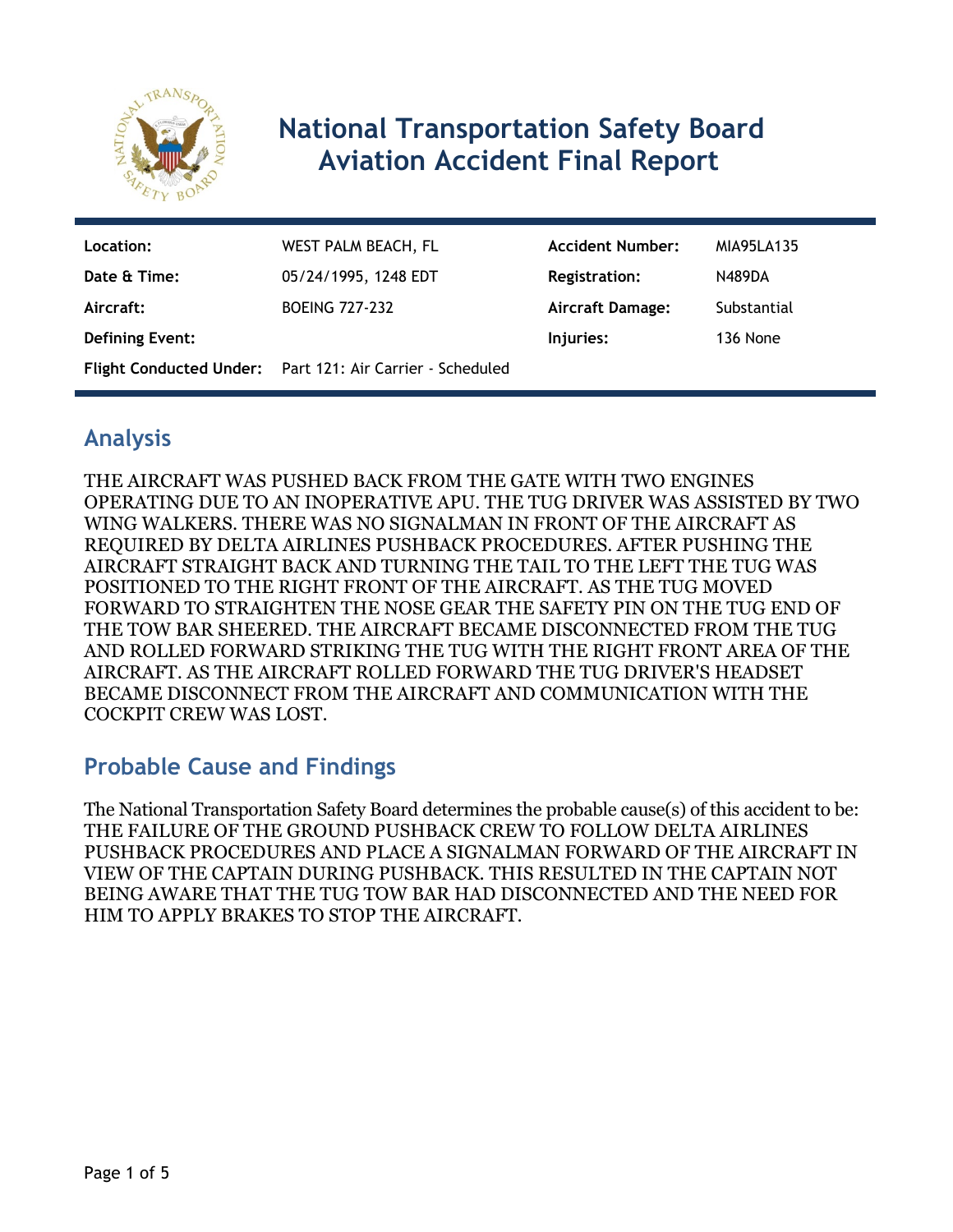#### **Findings**

Occurrence #1: ON GROUND/WATER COLLISION WITH OBJECT Phase of Operation: TAXI - PUSHBACK/TOW

Findings

1. (C) PROCEDURES/DIRECTIVES - NOT FOLLOWED - GROUND PERSONNEL

2. (F) LANDING GEAR,TOWBAR/ATTACHMENT - OVERLOAD

3. (F) LANDING GEAR,TOWBAR/ATTACHMENT - DISCONNECTED

4. OBJECT - VEHICLE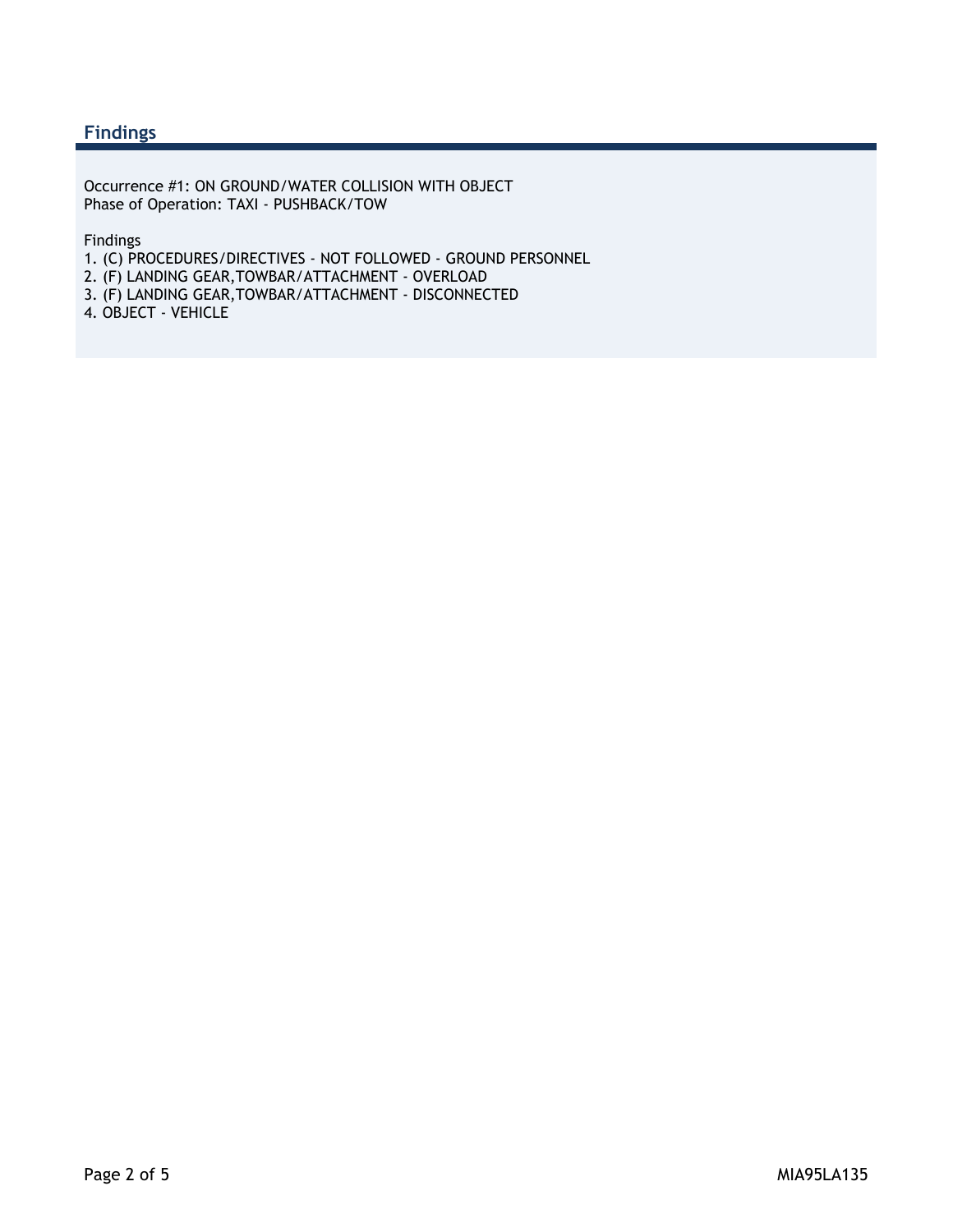### **Factual Information**

 On May 24, 1995, about 1248 eastern daylight time, a Boeing 727-232, N489DA, registered to Delta Air Lines, Inc., and operating as Delta flight 1522, scheduled domestic passenger service from West Palm Beach, Florida, to Atlanta, Georgia, sustained damage when it collided with a tug during pushback at West Palm Beach. Visual meteorological conditions prevailed at the time and an instrument flight rules flight plan was filed. The aircraft sustained substantial damage. The airline transport-rated pilot, first officer, flight engineer, 3 flight attendants, and 130 passengers were not injured. The flight was originating at the time of the accident.

 The tug driver who was pushing N489DA from the gate stated that two of the aircraft's engines had been started before pushback due to the aircraft's power unit being inoperative. During the pushback there were two wing walkers. There was not a signal man in front of the aircraft in view of the captain, as required by Delta Air Lines pushback procedures, due to manpower shortages.

 He pushed the aircraft straight back and then turned the aircraft's tail to the left. The aircraft and tug made a "U" shape at this time with the tug on the aircraft's right front. As he moved the tug to straighten the aircraft's nose gear, the safety pin on the tug end of the tow bar sheered. He did not believe he turned the nose gear beyond the normal limits; however, it was a "sharp" turn. The aircraft became disconnected from the tug and rolled forward at which time the right front side of the aircraft struck the tug. As the aircraft rolled forward the tug driver's headset cord became disconnected from the aircraft and he lost communication with the cockpit crew. The left wingman arrived at the front of the aircraft at this time and signaled the captain to brake the aircraft and stop it.

| Certificate:                     | Airline Transport                                                                                                                                                                                                                                   | Age:                              | 57, Male                      |
|----------------------------------|-----------------------------------------------------------------------------------------------------------------------------------------------------------------------------------------------------------------------------------------------------|-----------------------------------|-------------------------------|
| Airplane Rating(s):              | Multi-engine Land                                                                                                                                                                                                                                   | Seat Occupied:                    | Left                          |
| <b>Other Aircraft Rating(s):</b> | None                                                                                                                                                                                                                                                | <b>Restraint Used:</b>            | Seatbelt, Shoulder<br>harness |
| Instrument Rating(s):            | Airplane                                                                                                                                                                                                                                            | <b>Second Pilot Present:</b>      | Yes                           |
| Instructor Rating(s):            | None                                                                                                                                                                                                                                                | <b>Toxicology Performed:</b>      | No                            |
| <b>Medical Certification:</b>    | Class 1 Valid Medical--w/<br>waivers/lim.                                                                                                                                                                                                           | <b>Last Medical Exam:</b>         | 02/20/1995                    |
| <b>Occupational Pilot:</b>       |                                                                                                                                                                                                                                                     | Last Flight Review or Equivalent: |                               |
| <b>Flight Time:</b>              | 18500 hours (Total, all aircraft), 9000 hours (Total, this make and model), 7000 hours (Pilot In<br>Command, all aircraft), 187 hours (Last 90 days, all aircraft), 70 hours (Last 30 days, all<br>aircraft), 6 hours (Last 24 hours, all aircraft) |                                   |                               |

#### **Pilot Information**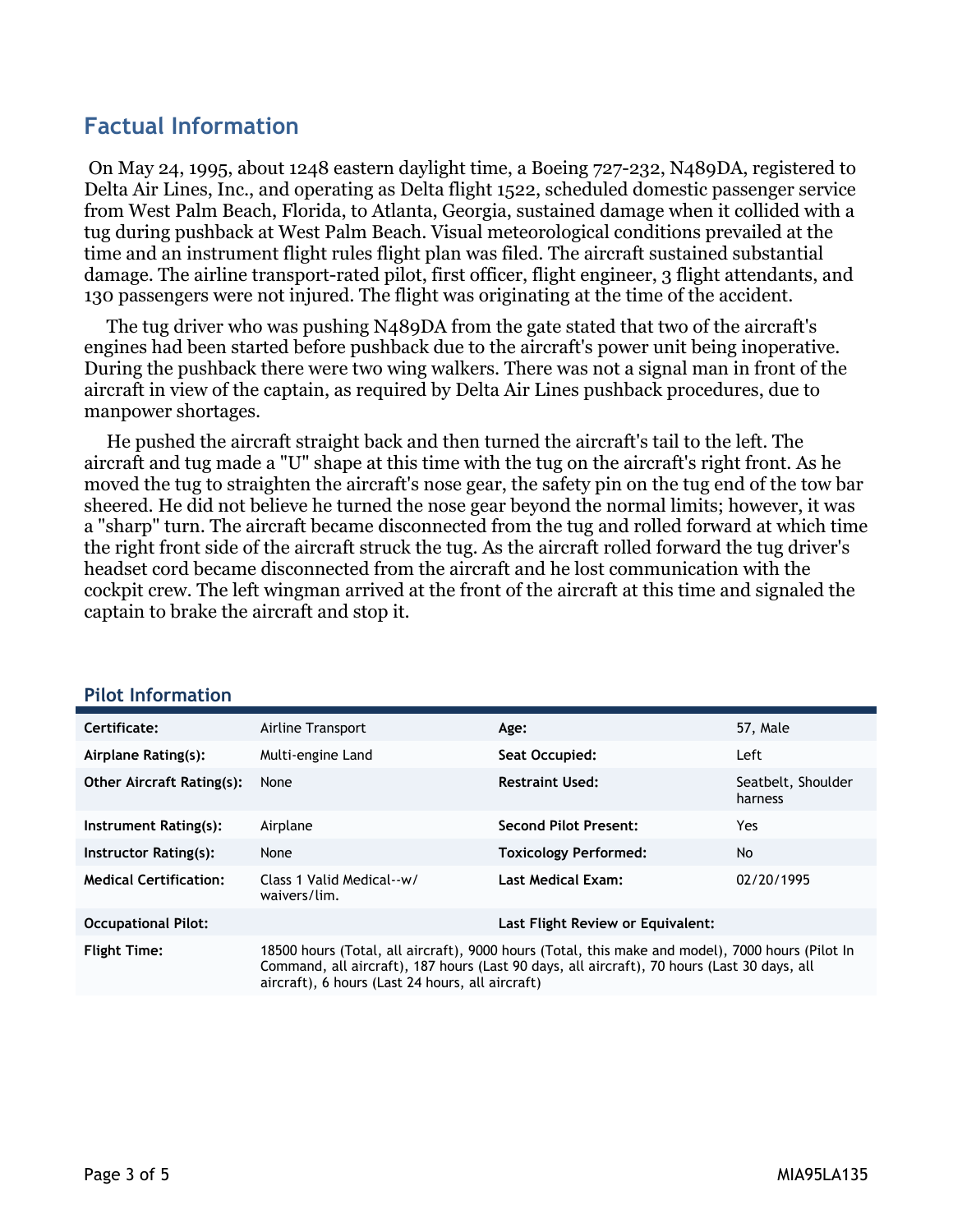#### **Aircraft and Owner/Operator Information**

| Aircraft Manufacturer:        | <b>BOEING</b>          | <b>Registration:</b>                  | <b>N489DA</b>      |
|-------------------------------|------------------------|---------------------------------------|--------------------|
| Model/Series:                 | 727-232 727-232        | <b>Aircraft Category:</b>             | Airplane           |
| <b>Year of Manufacture:</b>   |                        | <b>Amateur Built:</b>                 | No.                |
| Airworthiness Certificate:    | <b>Transport</b>       | Serial Number:                        | 21019              |
| <b>Landing Gear Type:</b>     | Retractable - Tricycle | Seats:                                | 152                |
| Date/Type of Last Inspection: | 03/06/1995, AAIP       | <b>Certified Max Gross Wt.:</b>       | 142000 lbs         |
| Time Since Last Inspection:   | 600 Hours              | Engines:                              | 3 Turbo Fan        |
| Airframe Total Time:          | 60114 Hours            | <b>Engine Manufacturer:</b>           | P&W                |
| ELT:                          | Not installed          | <b>Engine Model/Series:</b>           | JT8D-15A           |
| <b>Registered Owner:</b>      | DELTA AIR LINES INC    | <b>Rated Power:</b>                   | 15500 lbs          |
| Operator:                     | DELTA AIR LINES INC    | Air Carrier Operating<br>Certificate: | Flag carrier (121) |

### **Meteorological Information and Flight Plan**

| <b>Conditions at Accident Site:</b>     | <b>Visual Conditions</b> | <b>Condition of Light:</b>    | Day         |  |
|-----------------------------------------|--------------------------|-------------------------------|-------------|--|
| <b>Observation Facility, Elevation:</b> | PBI, 19 ft msl           | <b>Observation Time:</b>      | 1256 EDT    |  |
| Distance from Accident Site:            | 1 Nautical Miles         | Direction from Accident Site: | $180^\circ$ |  |
| <b>Lowest Cloud Condition:</b>          | Scattered / 2700 ft agl  | <b>Temperature/Dew Point:</b> | 30°C / 22°C |  |
| Lowest Ceiling:                         | None $/ 0$ ft agl        | <b>Visibility</b>             | 10 Miles    |  |
| Wind Speed/Gusts, Direction:            | 13 knots/ 19 knots, 100° | Visibility (RVR):             | 0 ft        |  |
| <b>Altimeter Setting:</b>               | 30 inches Hg             | Visibility (RVV):             | 0 Miles     |  |
| <b>Precipitation and Obscuration:</b>   |                          |                               |             |  |
| <b>Departure Point:</b>                 | (PBI)                    | Type of Flight Plan Filed:    | <b>IFR</b>  |  |
| Destination:                            | ATLANTA, GA (ATL)        | <b>Type of Clearance:</b>     | IFR         |  |
| <b>Departure Time:</b>                  | 1248 EDT                 | Type of Airspace:             | Class D     |  |

## **Airport Information**

| Airport:                  | PALM BEACH INTERNATIONAL (PBI) | <b>Runway Surface Type:</b>      |      |
|---------------------------|--------------------------------|----------------------------------|------|
| <b>Airport Elevation:</b> | 19 ft                          | <b>Runway Surface Condition:</b> |      |
| Runway Used:              |                                | IFR Approach:                    |      |
| Runway Length/Width:      |                                | <b>VFR Approach/Landing:</b>     | None |

### **Wreckage and Impact Information**

| Crew Injuries:          | 6 None   | Aircraft Damage:           | Substantial |
|-------------------------|----------|----------------------------|-------------|
| Passenger Injuries:     | 130 None | <b>Aircraft Fire:</b>      | None        |
| <b>Ground Injuries:</b> | N/A      | <b>Aircraft Explosion:</b> | None        |
| Total Injuries:         | 136 None | Latitude, Longitude:       |             |